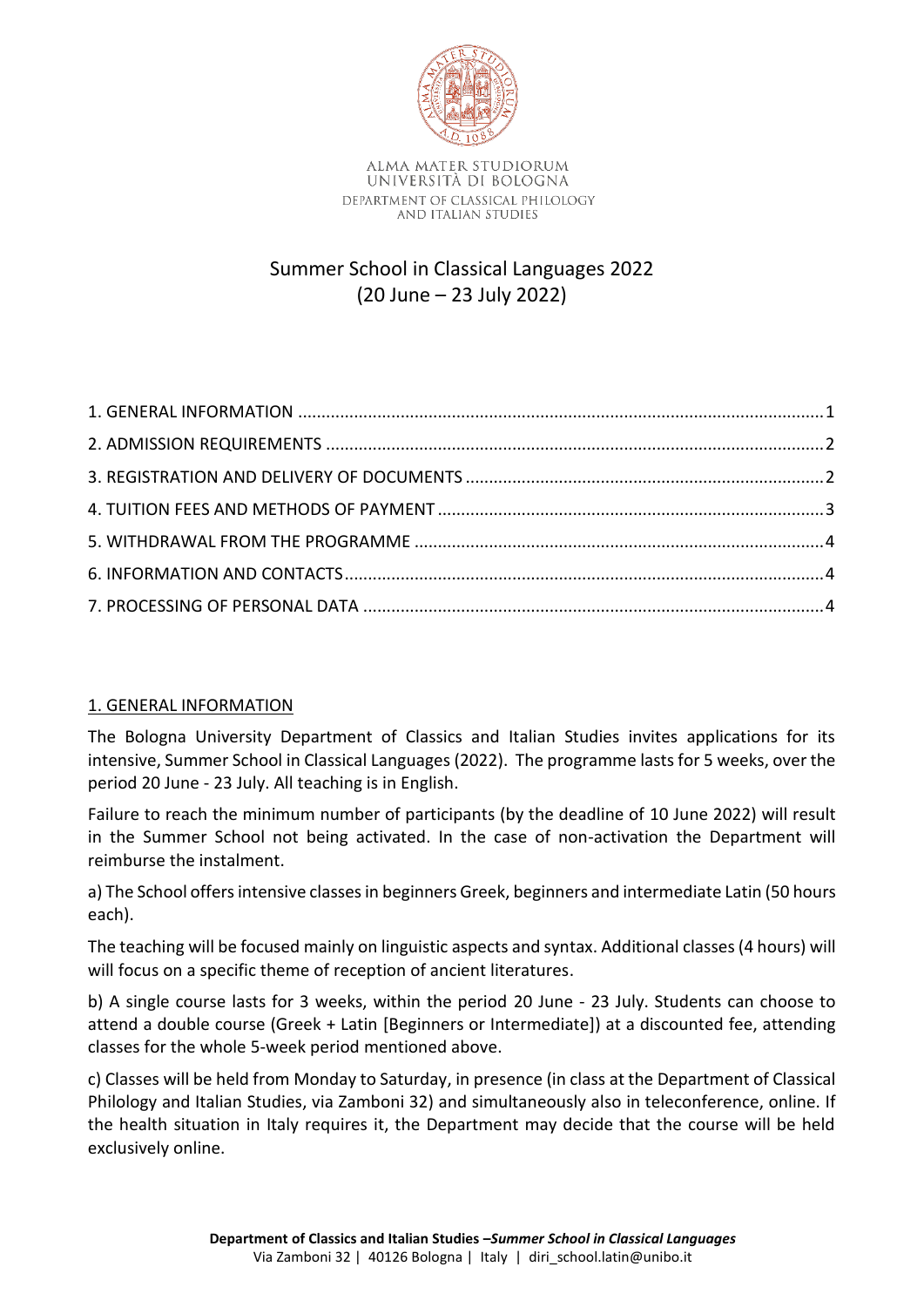

d) The following courses are available:

- Beginners Latin (20 June 5 July)
- Intermediate Latin (20 June 5 July)
- Beginners Greek (7 July 23 July).

A detailed syllabus of the courses will be provided upon request, and will be given to students at the end of the course.

e) At the end of the school students are given a **certificate of attendance.**

The certification of attendance is subject to: the payment of all fee instalments by the established deadlines; achievement of a minimum attendance of 70% of the class hours; passing the final examination (with a grade of at least 18 out of 30). Any exams or progress tests carried out during the programme, at the end of each module or course unit, shall not be marked but will be considered by the examination board as an element of evaluation for the final assessment.

<span id="page-1-0"></span>NB: the courses **do not award ECTS** (European university credits).

## 2. ADMISSION REQUIREMENTS

The programme is reserved for candidates who, by the time of enrolment (10 June 2022), meet one of the following conditions:

- a) are in possession of a first cycle university degree (BA) or a secondary school diploma;
- b) are 18 year-old or over (and have a basic knowledge of the morphology and syntax of their mother tongue);
- c) are 17 year-old, but are enrolled to the last year of a high school (and have a basic knowledge of the morphology and syntax of their mother tongue).

# <span id="page-1-1"></span>3. REGISTRATION AND DELIVERY OF DOCUMENTS

Registration is deemed to be completed by the **deadline of 10 June 2022** with the payment, and by sending (to *diri\_school.latin@unibo.it)* the following documents:

- a) the application form and the placement test (available from the Summer School website, and here at the bottom of the page);
- b) a copy of a valid identity document (national ID card or Passport);
- c) certification (or self-declaration) of possessing a secondary school diploma or higher education diploma – or certificate (or self-declaration) of enrolment to the last year of high school;
- d) receipt of the bank transfer for the tuition fees;
- e) (only if current/former/prospective EU Erasmus student) Erasmus student status declaration;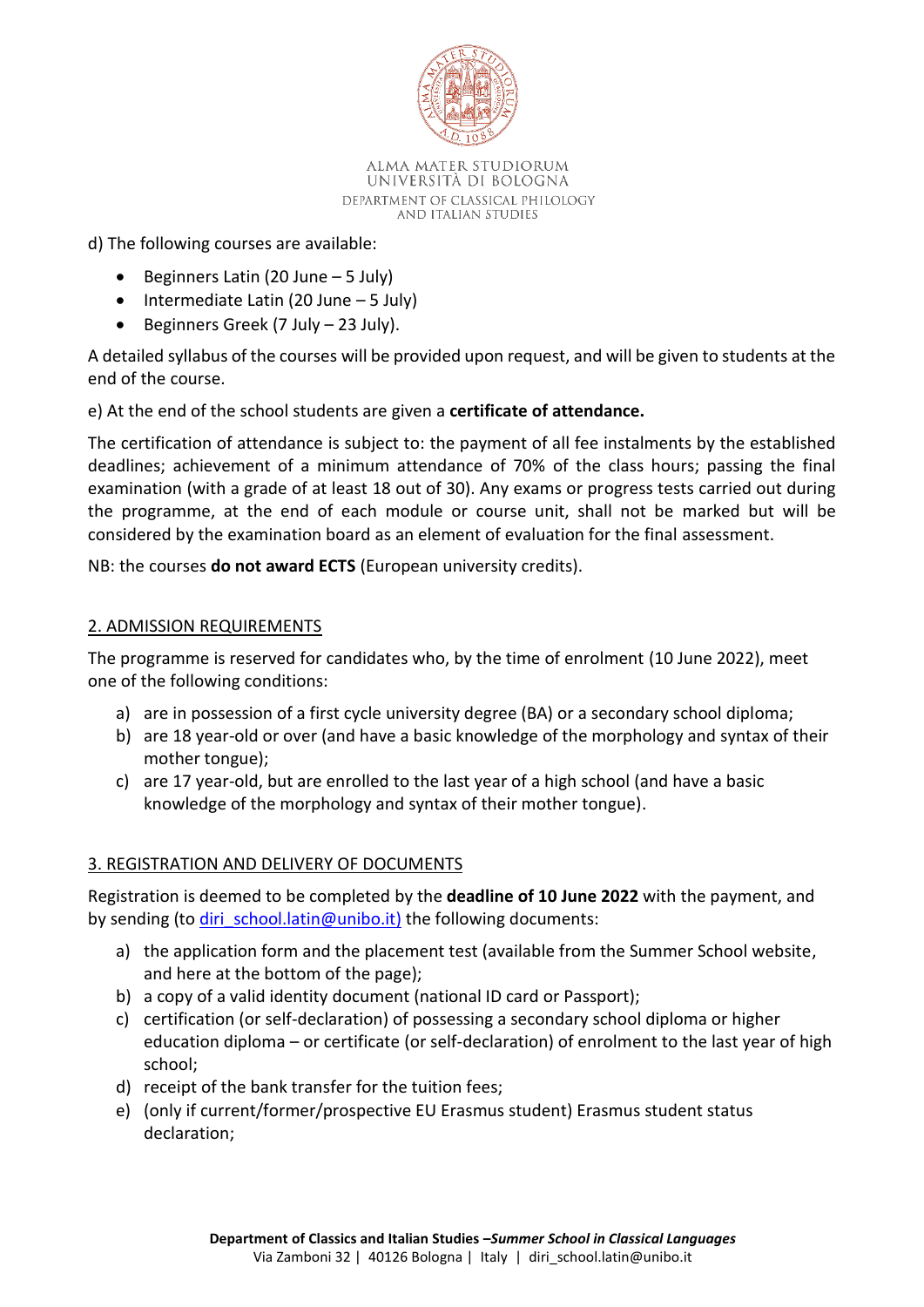

f) (only for students who will attend the courses from the Department of Classical Philology and Italian Studies in Bologna) for non-EU citizens, the "Residence Permit" or a visa for study purposes.

N.B. If you need a visa, it is your responsibility to obtain one in your country, by applying in due time. To help you in the process, we can provide you with a formal invitation letter from the University of Bologna. Please get in touch to request one as soon as you need it.

# <span id="page-2-0"></span>4. TUITION FEES AND METHODS OF PAYMENT

1. The fee (to be paid in a single instalment at the time of registration) required from students attending the Programme is:

- **Single course** (Greek or Latin [Beginners / Intermediate]): € 900
- **Double course** (Greek and Latin [Beginners / Intermediate]): € 1450
- **Discounted single course** (Greek or Latin [Beginners / Intermediate]) fee reserved to ERASMUS students in Bologna (current and former), UNIBO students, and former Summer School in Classical Languages students: € 450
- **Discounted double course** (Greek and Latin [Beginners or Intermediate]) fee reserved to ERASMUS students in Bologna (current and former), UNIBO students, and former Summer School in Classical Languages students: € 725.
- 2. Payments must be made by a bank transfer to this bank account:

Bank name: Credit Agricole Italia S.p.A. Bank branch and address: tesoreria, Piazza Aldrovandi 12/a, 40126 Bologna. Account name: ALMA MATER STUDIORUM, Università di Bologna, Dipartimento di Filologia Classica e Italianistica. IBAN: IT85U0623002402000057851839 Bank Identification Code (BIC)/SWIFT: CRPPIT2P522

Reason for payment:

SSCL [course] [Surname and Name] [status, if eligible for a discounted fee]

- e.g.: "SSCL double course Smith Adam" or "SSCL single course Smith Adam ERASMUS"
- 3. In the case of non-activation of the courses, the Department will reimburse the instalment.
- 4. Please contact [diri\\_school.latin@unibo.it](mailto:diri_school.latin@unibo.it) before making any payment.